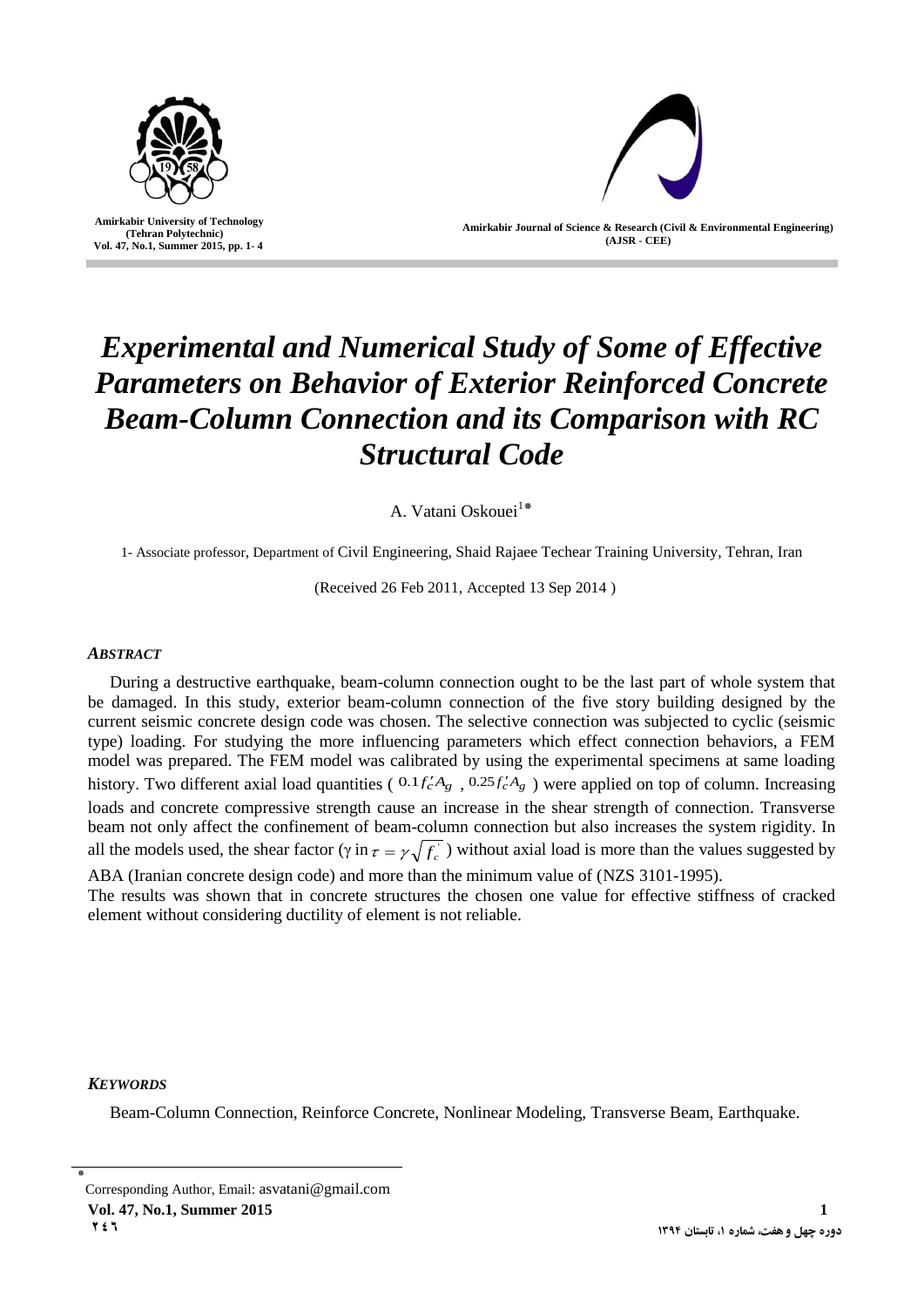Observation of seismically damaged buildings was shown that the beam-to-column connections designed with old earthquake resistant design code are vulnerable and needed to more attention  $[1-\mathfrak{f}].$ 

Experimental and numerical studies in recent years has been done on the structures damaged by the earthquake, they emphasized importance of the role of beam-to-column connections in the safety of seismic behavior of buildings before and after earthquake[5].

Many factors influence the seismic performance of a reinforced concrete beam- column connection, such as axial force, longitudinal rebar in joint, transverse beams, concrete strength, geometrical parameters, the lateral reinforcement, slab thickness and eccentricity of beams to columns[3]. In analysis and design of joints are many uncertainties. The effect of various parameters on the seismic performance of joint has not been fully investigated. In recent years many researchers was tried to explain this phenomena [6,7].

Among the research studies in this field the exterior beam to column connections is important than internal beam column connection. Therefore more studies focused on the behavior of this type connection [4  $\delta$  8 .4 .10.11].

#### **2- METHODOLOGY**

In this study the full scale exterior beam-column connection without slab was chosen. Two end of column be hinged (whit zero moment) (Figure 2).



**Fig. 2 . the hinge which was used at two end of column**

Test setup and dimension of specimen was given in Fig 2.



Cyclic loading which applying on tip of beam was given in Fig. 3. Two type controlling was used, a- load control (until 5 Tons- about 11 cycles when the first longitudinal beam bars was yield), b-displacement control (after cycle of 11).



**Fig. 3-loading-cycle history**

Load-displacement history at tip of beam was given on Fig.4 the first crack was occurred at load about 1800 Kgf. This amount is equivalent to about 29% of beamcolumn capacity which was given by designing cods [12]. The location of first crack was about 30 cm of column face at beam (0.75 d (d-depth of beam))(Fig.5).

At the end of the loading when the specimens reach at his capacity the crack at end of beam near face of column to was wide. The shear cracks were occurred at beamcolumn conjunction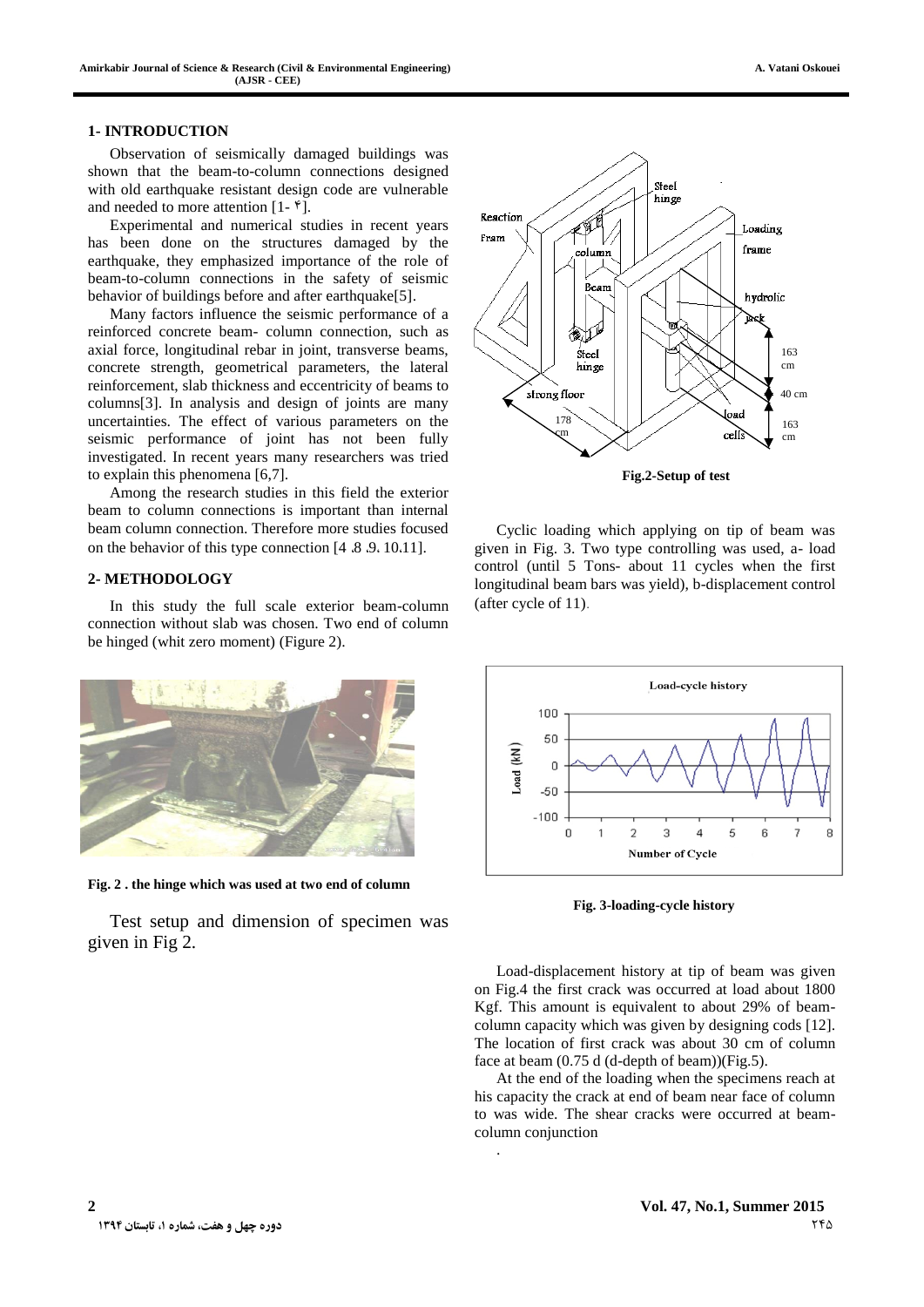

**Fig.4-Load-displacement history**



**Fig.5-Location of first crack**

For finite element modeling and analysis ANSYS software was used [13]. Solid 65 was used for concrete element which capable of cracking and crashing. For transverse reinforcement percentage include solid65 at direction of needed was used. For longitudinal reinforcement of beam and column the solid element was used as same area at main rebar location.

The comparison of experimental and analytical model was given in Fig. 5. It was shown good correlation between results especially until linear part of analysis. After this analysis the effect of axial force amount and transverse beam was comparison.

In all specimens the first crack was occurred at cycle 3. It shown the amount of axial force and transverse beam not affect the location and load level of first cracking.

### **3- CONCLUSIONS**

The result of this experimental and numerical study with comparison with result of other researchers was shown that formulation which given by ACI 352 R-02 [12] is more conservative than other regulations. The relationships presented in this paper, the effect of column axial force is investigated, changes in the values of axial forces on the shear strength and stiffness of the connection is not effective as concrete strength.

Effective of transverse beam on shear strength and stiffness of the connection is impressive than the axial force. The transverse beam increase stiffness of system and decreases displacement of the free end of the beam and increasing ultimate strength resistance. The lateral beam (transverse) without loading them directly improved the overall behavior of the connection. By studying crack pattern and overall behavior of beam column connection was shown the transverse beam effective of prevent of failure of system.

Increasing axial force was increases of system stiffness and load resistant of system in elastic range of beam-column connection.

Chosen a fixed amount to stiffness crack amount of stiffness system, regardless of the amount of ductility does not seem reasonable. It is necessary to consider the effective stiffness of the system and the system ductility level of service and the system function selection. Thus, the effective stiffness of the system displacement ductility  $\mu\Delta$  = 5, 20% initial stiffness of the system.

## **4- REFERENCES**

- [1] Kim, J. and LaFave, J. M., "Joint Shear Behavior of Reinforced Concrete Beam-Column Connections subjected to Seismic Lateral Loading", NSEL Report Series, Report No. NSEL-020, November 2009.
- [2] Park, R., "A Static-Force Based Procedure for the Seismic Assessment of Existing Reinforced Concrete Moment Resisting Frames", Bulletin of the New Zealand National Society for Earthquake Engineering, Vol.30, No.3, September 1997.
- [3] Vatani Oskouei, A., "The Study of Exterior Beam-Column Connection", 2th International Concrete and Development Conferenc-Tehran-Iran, 2004 (In Farsi)
- [4] Pantelides, C.P. ,Clyde,C. and Reaveley,L.D. "Performance-Based Evaluation of R/C building Exterior Joints for Seismic Excitation", Earthquake Spectra,Vol.18, No.3, 2002.
- [5] ACI-ASCE Committee 352. Recommendations for Design of Beam-Column Joints in Monolithic Reinforced Concrete Structures, June, 2002.
- [6] Brooke, N. J., Megget, L. M., and Ingham, J. M., "Bond Performance of Interior Beam-Column Joints